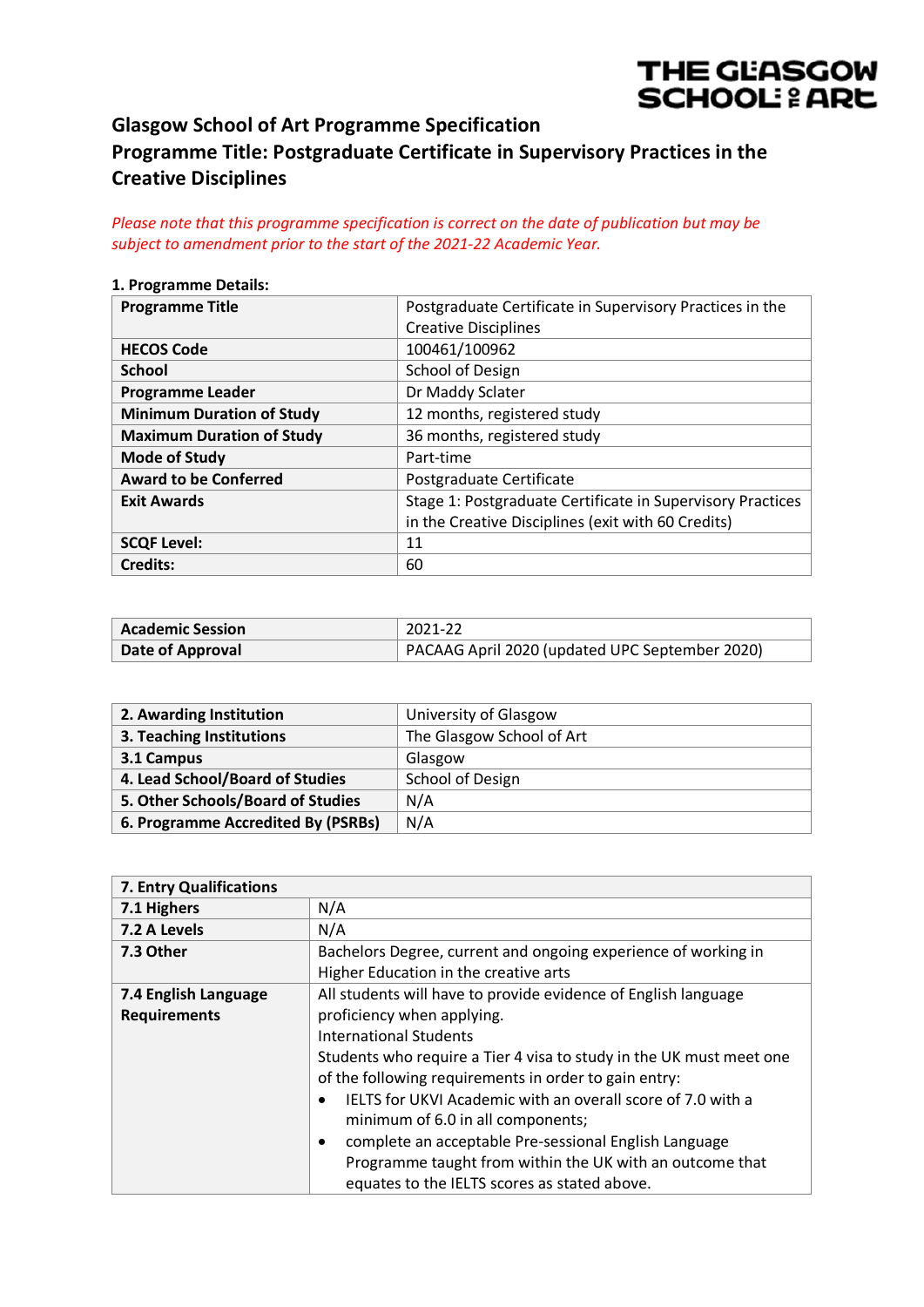| Students who have a degree from an English speaking country, or are |
|---------------------------------------------------------------------|
| a national of an English speaking country as listed in the UKVI     |
| Guidance, may use this as proof of English language ability.        |

# **8. Programme Scope:**

The Postgraduate Certificate in Supervisory Practice in the Creative Disciplines addresses the principles and practice of supervising students on higher degrees (particularly practice-based research degrees), focussing both on theoretical principles and professional practice. The programme explores the pedagogical underpinnings of research supervision, the research degree lifecycle and the application of this knowledge to the management of a PhD project and the development of a PhD student, the context and the governance frameworks of the research degree, including European and International perspectives and supervisor/researcher development.

| 9. Programme Structure:                             |                |                   |  |
|-----------------------------------------------------|----------------|-------------------|--|
|                                                     |                |                   |  |
| Stage 1                                             | <b>Credits</b> | <b>SCQF Level</b> |  |
| PDIS201 Pedagogies and Practices in Supervision     | 20             | 11                |  |
| PDIS102 Educational Enquiry and Research Methods    | 20             | 11                |  |
| PDIS202 Practitioner Enquiry: Supervisory Practices | 20             | 11                |  |
| <b>Total</b>                                        | 60             |                   |  |

#### **9.1 Programme Structure – Exchange In/Exchange Out/Study Abroad:** N/A

#### **10. What are the requirements for progressing from each stage?**

A student will be permitted to progress to Stage 3 only if they have obtained a grade point average of C3(12.0) or above in the taught courses (Stage 1 & 2) with at least 75% of the credits at grade D3(9) or above and all credits at grade F3(6) or above.

#### **11. Programme Aims:**

The programme provides students the opportunity to:

- 1. Explore and acquire a robust understanding of the environment within which higher education research in the UK is conducted, including European and International perspectives;
- 2. Critically engage in the pedagogies underpinning the supervision process for research degrees, including a focus on practice-based degrees, and their modes of submission;
- 3. Develop and apply skills and insights necessary to successfully supervise a higher degrees, including developing methods of reflexivity to evaluate their efficacy;
- 4. Develop and enhance their research skills, capabilities and profile as researchers and supervisors into and through practice.

#### **11.1 Stage 1 Aims:**

This programme is only delivered in 1 Stage – aims are as above.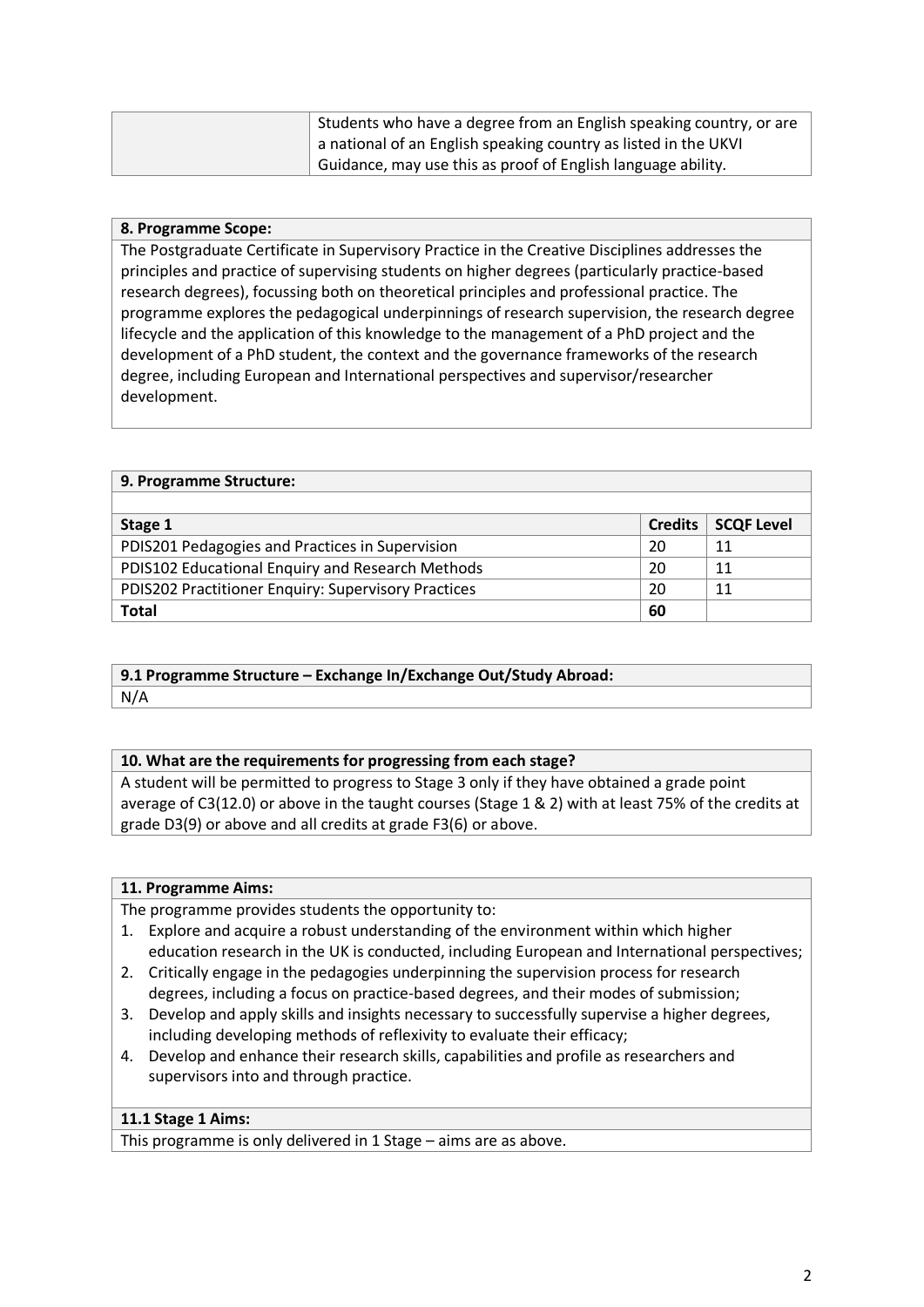# **12. Intended Learning Outcomes of Programme:**

Students who successfully complete this programme will be able to:

- 1. Recognise and identify the implications of the UK, European and International higher education environment and its governance regime for research and supervision within the creative disciplines;
- 2. Critically examine the various stages of the research degree and its associated processes from admission of the student through to completion, and be able to apply this knowledge to the management of a PhD project and the development of a PhD Student in the creative disciplines;
- 3. Critically evaluate and synthesise concepts and theories of research within the creative disciplines and relevant pedagogical practices within a supervisory context – including the framing of research questions, research design, research project management and dissemination and apply this knowledge in practice;
- 4. Critically reflect upon and evaluate their own research skills and capabilities as well as their understanding of the supervisor competencies needed to successfully supervise research students within the creative disciplines;
- 5. Plan and execute a small scale research project that investigates an aspect of the supervision process taking into account the HE context and the application of relevant research and supervision approaches and practices in the creative disciplines.

# **12.1 Intended Learning Outcomes of Stage 1**

This programme is only delivered in 1 Stage – ILOs are as above

### **13. Learning and Teaching Approaches:**

The PG Certificate programmes is delivered in a blended format allowing students to engage in face to face workshops and activities as well as online through blended learning tasks and formative assessment submissions which support self-directed and peer online learning. This blended approach allows students to have an enhanced learning experience, engaging with online materials to prepare for face to face sessions and extending peer interactions beyond works through peer reviewed reflection on their teaching practice.

Assessment is undertaken through both formative and summative tasks. Formative assessment offers students the opportunity to get ongoing peer feedback through the development of their portfolio submission over the length of each programme. Students are also able to access one to one or small group tutorials upon request to explore the assessment task.

# **14. Assessment Methods:**

The specific method used for each component of the programme will vary, depending on the nature of the practice that the students are evaluating as part of their assessment. Default methods are expected to be reflective written submissions through the development of an online portfolio.

Assessment methods include:

- online reflective journaling
- case studies
- literature reviews
- visual or audio presentations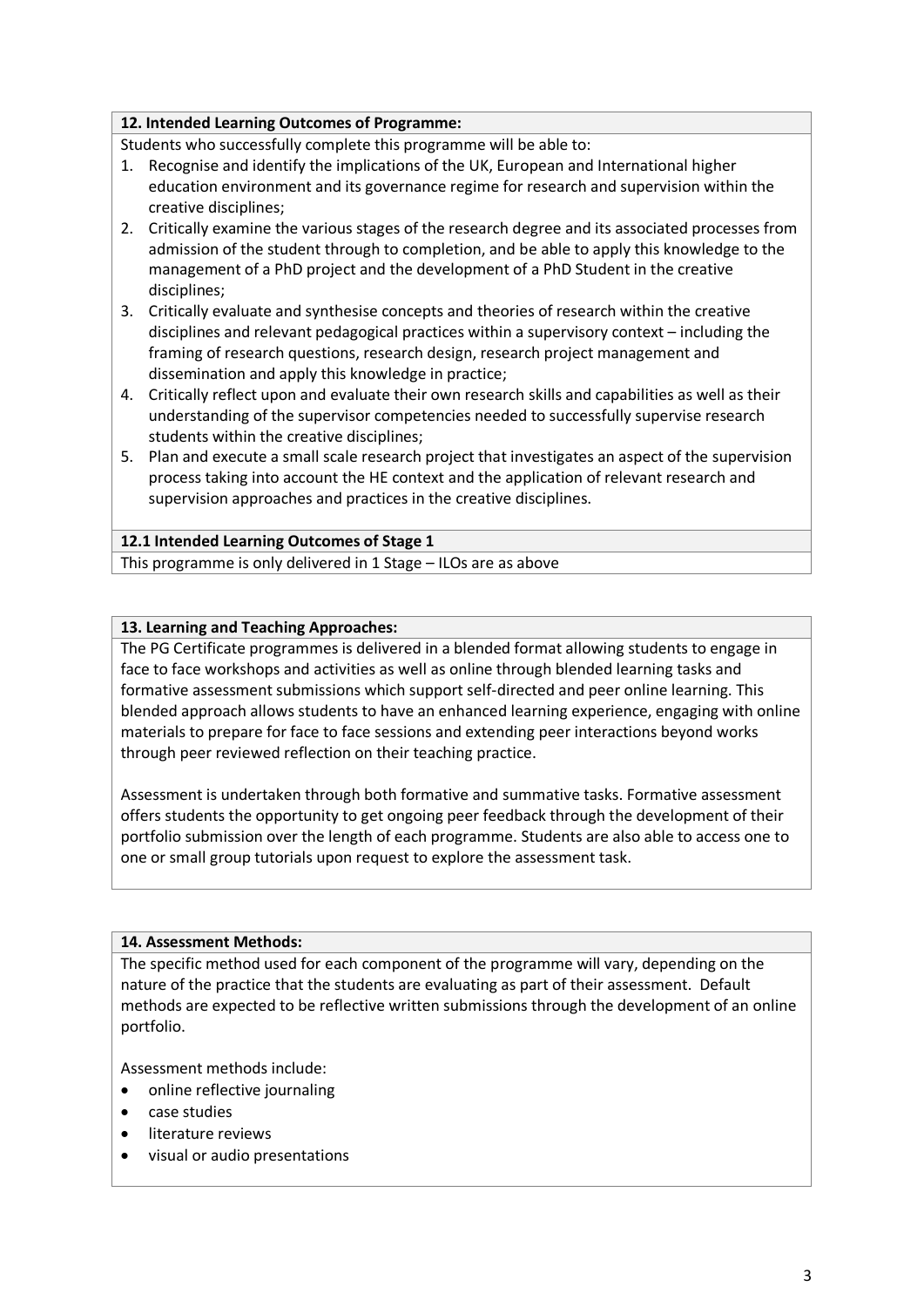Engagement with formative assessment is a mandatory requirement.

#### **15. Relevant QAA Subject Benchmark Statements and Other External or Internal Reference Points:**

There is no subject benchmark statement available which relates to this programme. However, the programme has been designed drawing upon and aligning with the Vitae Researcher [Development Framework](https://www.vitae.ac.uk/researchers-professional-development/about-the-vitae-researcher-development-framework) as a key external reference point.

### **16. Additional Relevant Information:**

Please refer to the University Calendar for the full PGCert regulations: [https://www.gla.ac.uk/myglasgow/senateoffice/policies/uniregs/regulations2019-](https://www.gla.ac.uk/myglasgow/senateoffice/policies/uniregs/regulations2019-20/gsa/pgcertreg/) [20/gsa/pgcertreg/](https://www.gla.ac.uk/myglasgow/senateoffice/policies/uniregs/regulations2019-20/gsa/pgcertreg/)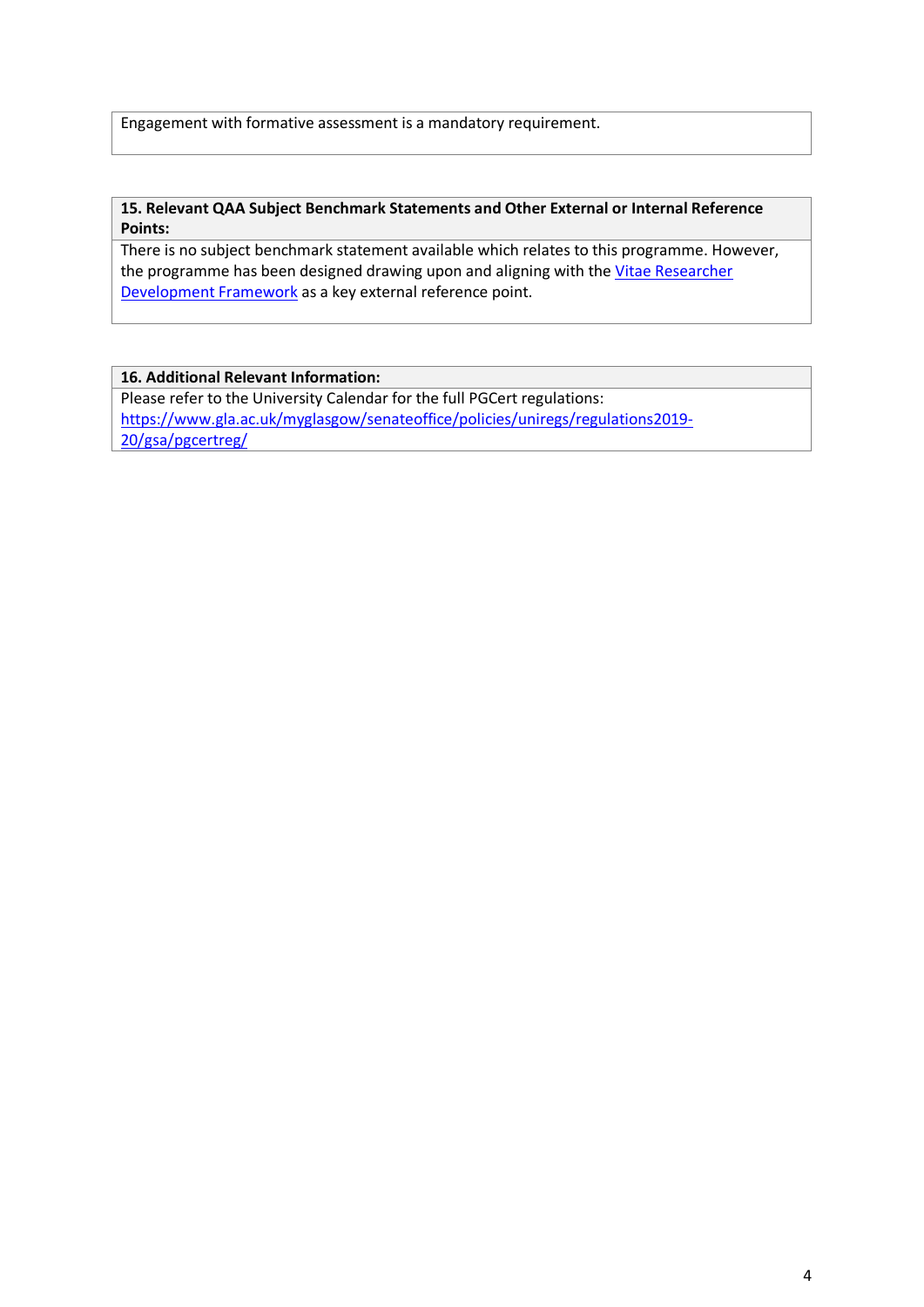# THE GLASGOW **SCHOOL: & ARL**

| <b>Programme Leader:</b> | Dr Maddy Sclater                                                           |
|--------------------------|----------------------------------------------------------------------------|
| <b>Programme Title:</b>  | M. Ed in Learning, Teaching and Supervision in<br>the Creative Disciplines |
| School:                  | School of Design (Learning and Teaching Team)                              |

# **1. Summary of amendments to Programme Specification for 2021/22 as a result of COVID-19 and list of Academic activities affected:**

Having assessed the programme and course specifications, it has been concluded that the ILO's are achievable. Therefore, there will no changes to the Programme and Course Specification for 2021/22. This assessment is based upon the GSA Covid-19 Handbook for Academic Session 2020 and the GSA Summary Report of Equality Consideration and Assessment of Equality Impact (Move to Hybrid Learning).

In response to the circumstances arising from the COVID19 pandemic public health requirements, the Masters in Education Programme (M.Ed) will fully align with the GSA's Institutional approach and will be delivered using a online model during academic session 2021/22. Modes of learning, teaching and assessment will therefore be reconceptualised to ensure that a high standard of educational provision is maintained, irrespective of any additional COVID-19 conditions or restrictions dictated by the Scottish and UK Governments' public health requirements.

A shift in the delivery of the M.Ed is therefore being proposed from a blended format to full online delivery of the programme from Jan 2022. Since the re-validation of the M.Ed, a blended approach to the delivery of the programme has already been substantially progressed. Therefore, it is in a considerably advantageous position to be further developed for full online delivery. This change necessarily implies a shift in both the *mode of delivery* and alteration in *contact hours.*

In relation to the *mode of delivery*, the programme in its blended format, has to date, included a series of taught on campus workshops for all courses offered in combination with online materials (video, audio and text-based resources) and asynchronous activity (peer review of reflection). In relation to changing the mode of delivery*,* moving to a full online course, will involve replacing the taught on-campus workshop elements (usually 2.5 hours in duration each) with a combination of online synchronous classes conducted via video conferencing platforms such as Zoom and/or Virtual Classroom (1.5hrs-2hrs)

In terms of specific *contact time* in the online mode, teaching workshops will be held synchronously online and timetabled on a three-weekly basis, similar to previous years, but will involve 1.5hrs-2hrs of contact time (as opposed to 2.5 hours of contact). This contact will be equally supplemented with prepared videos and directed reading and other online asynchronous based learning activities, such as practical exercises, discussions and assessment, etc. Taken together this blend of asynchronous and synchronous activity will constitute the contact time which will be equivalent to the taught oncampus workshops. Tutorial one-one contact time to support assignment development and preparation will also be delivered both synchronously and asynchronously.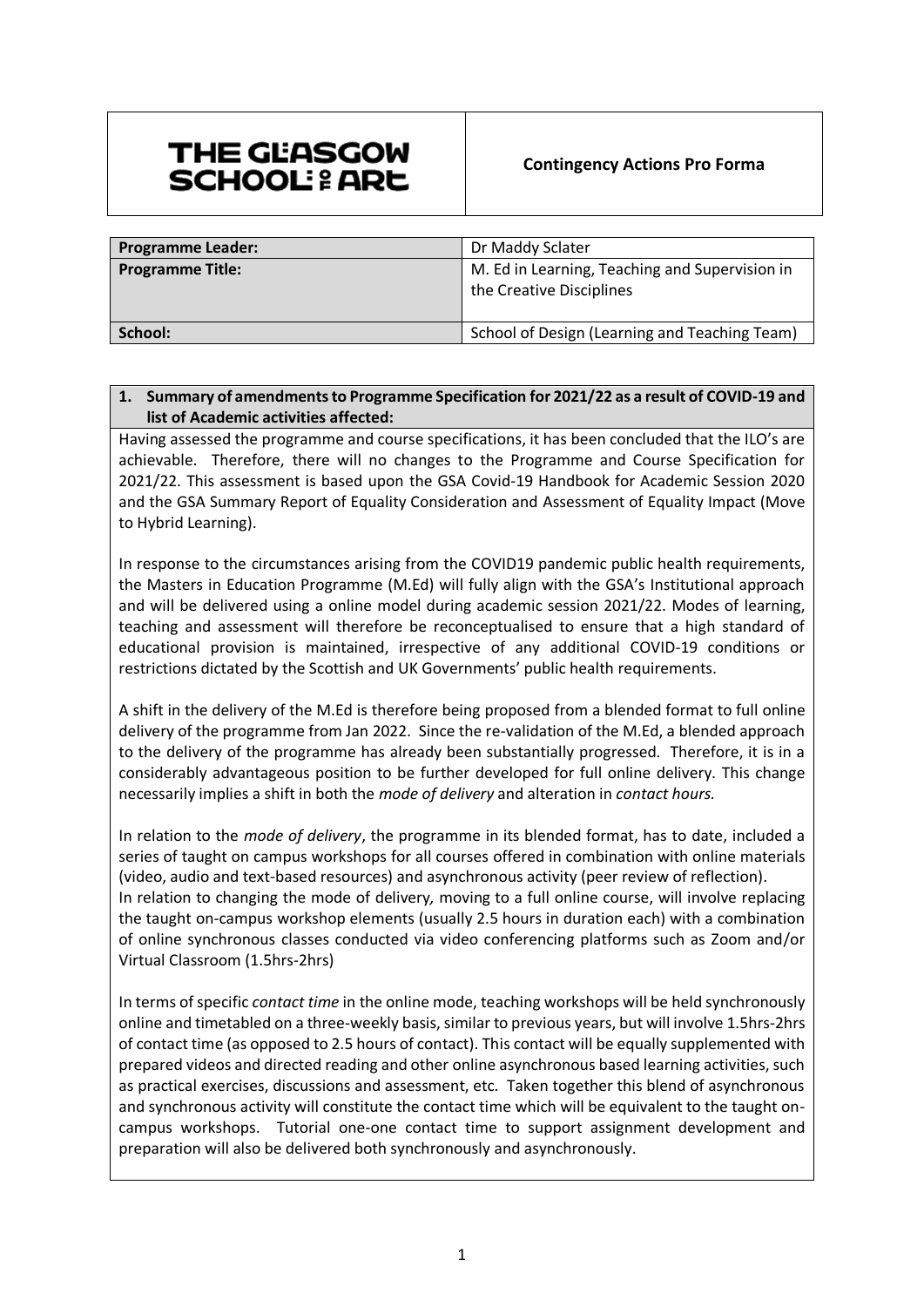It should be highlighted that synchronous online activity (e.g. through video-conferencing and real time chat/discussion boards) will be the central mode of contact with students to support learning and teaching across all courses. This is to enable a safe working/studying environment for students and course tutors. However, where the possibility for safe, small group face to face teaching sessions exists these will be pursued, but public and personal safety will be the over-riding consideration.

The Learning and Teaching team have discussed technological requirements in order for students to meet ILOs and indicative content. As with all our delivery, students will require internet connectivity, access to CANVAS, and capability to connect synchronously through ZOOM or Collaborate (Virtual Classroom accessible from CANVAS) – therefore audio and video capability on student's computers will be required. In terms of the assessment submission the arrangements will remain the same - students will submit their assignment through CANVAS in a format of their choosing (either using MS Word or PDF format).

These amendments are currently *contingencies*: should the Scottish Government advice & The Glasgow School of Art Health & Safety measures allow with sufficient time for implementation, teaching, learning and assessment will revert back to the specification and campus based physical teaching will resume.

In addition to the programme specification the **COVID-19 Response Student Guide** outlines the overarching principles the GSA has established to ensure that in the current COVID-19 context, learning remains the priority and is adapted in the light of changes to the public health demands resulting from the pandemic. [You can read the guide here.](http://www.gsa.ac.uk/media/1810256/gsa-covid-response-student-guide.pdf)

**2. Details and outcomes of consultation with students regarding the changes detailed in question 1:**

Students studying on the M.Ed have been consulted during group tutorials to reflect on their experiences of the online mode of delivery this year. Tutorials were held on the  $16<sup>th</sup>$  and  $18<sup>th</sup>$  March and the  $4<sup>th</sup>$  and  $6<sup>th</sup>$  May 2021 respectively. Students reported that they appreciated the flexibility that the online mode offered them to participate in the workshops with the addition of one to one tutorials and group feedback tutorials. Students reported favourably on the three-week cycle of engagement between workshops on course 1 and 2 which includes online pre-workshop engagement, followed by a taught workshop, then a reflective journal submission based on the workshop, and finally peer to peer feedback on each other's journal submissions. Students felt that the 1.5 hour online workshop session was an appropriate length.

# **3. Details of consultation with External Examiners and PSRBs regarding the changes detailed in question 1:**

The potential for an online mode of curriculum delivery and its likely implications for remote/online engagement was discussed via email with the External Examiner in early June 2021. Their response is as follows:-

This strikes me as a very sensible move. It is good to see extensive student consultation and students can see that there is equivalency of experience despite the reduction in contact hours. A